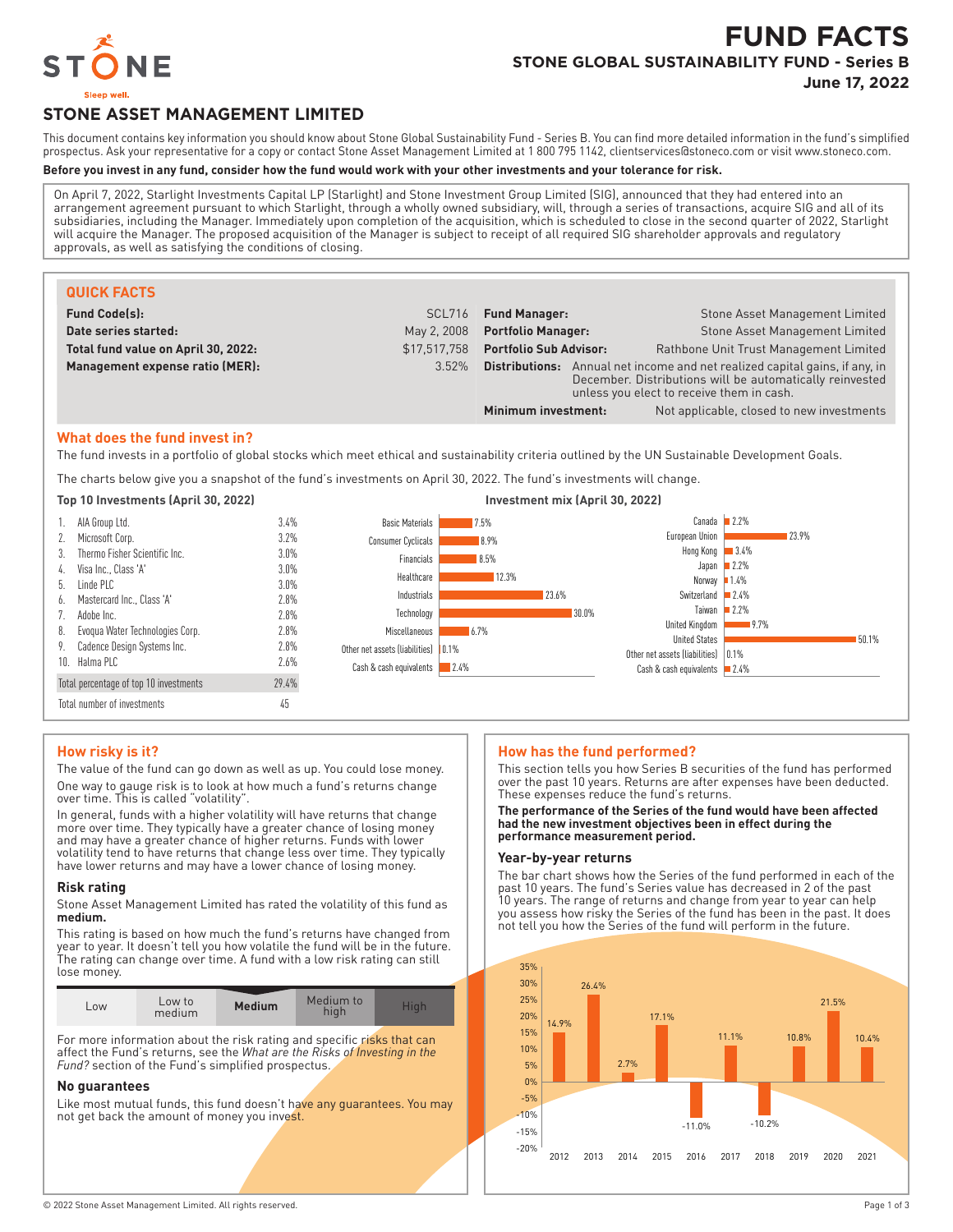

## **Best and worst 3-month returns**

This table shows the best and worst returns for Series B securities of the fund in a 3-month period over the past 10 years. The best and worst 3-month returns could be higher or lower in the future. Consider how much of a loss you could afford to take in a short period of time.

|              | Return     | 3 months ending | If you invested \$1,000 at the beginning of the period |
|--------------|------------|-----------------|--------------------------------------------------------|
| Best return  | 17.84%     | April 30, 2017  | Your investment would rise to \$1.178.40.              |
| Worst return | $-18.21\%$ | March 31, 2022  | Your investment would drop to \$817.90.                |

## **Average return**

The annual compound return of the Series of the fund was approximately 5.2% over the past 10 years. If you had invested \$1,000 in the Series of the fund 10 years ago, your investment would now be worth \$1,659.72.

## **Who is this fund for?**

#### **This fund is suitable for investors:**

- Seeking capital growth and exposure to global stocks which meet ethical and sustainability criteria
- With a mid-term to long-term investment horizon with a medium risk tolerance

This fund may not be suitable for investors with a short-term investment horizon.

## **A word about tax**

In general, you'll have to pay income tax on any money you make on a fund. How much you pay depends on the tax laws where you live and whether or not you hold the fund in a registered plan such as a Registered Retirement Savings Plan or a Tax-Free Savings Account.

Keep in mind that if you hold your fund in a non-registered account, fund distributions are included in your taxable income, whether you get them in cash or have them reinvested.

## **How much does it cost?**

The following tables show the fees and expenses you could pay to buy, own and sell Series B securities of the fund.

The fees and expenses – including any commissions – can vary among series of a fund and among funds. Higher commissions can influence representatives to recommend one investment over another. Ask about other funds and investments that may be suitable for you at a lower cost.

## **1. Sales charges**

Series B is the deferred sales charge option.

| <b>Sales charge option</b> | What you pay                                                                                                                                                                                                                                                                       |                                                       | <b>How it works</b>                                                                                                                                                                                                                                                                                                                                                               |
|----------------------------|------------------------------------------------------------------------------------------------------------------------------------------------------------------------------------------------------------------------------------------------------------------------------------|-------------------------------------------------------|-----------------------------------------------------------------------------------------------------------------------------------------------------------------------------------------------------------------------------------------------------------------------------------------------------------------------------------------------------------------------------------|
|                            | in percent $(\%)$                                                                                                                                                                                                                                                                  | in dollars (\$)                                       |                                                                                                                                                                                                                                                                                                                                                                                   |
| Deferred sales<br>charge   | If you sell within:<br>l year of buying:<br>2 years of buying: $5.00\%$ an original cost of<br>3 years of buying: $4.00\%$   \$1,000<br>4 years of buying: 3.50%<br>5 years of buying:<br>3.00%<br>6 years of buying:<br>2.50%<br>7 years of buying:<br>2.00%<br>Thereafter<br>Nil | \$0 to \$60 when you<br>$6.00\%$ sell securities with | When you buy the fund, Stone pays your representative's firm a commission of<br>$5\%$ .<br>When you sell your investment, you may be charged a redemption fee.<br>The amount you pay is based on what you paid for the securities and the date<br>you purchased the securities.<br>You can sell up to 10% of your securities each year without paying a deferred<br>sales charge. |